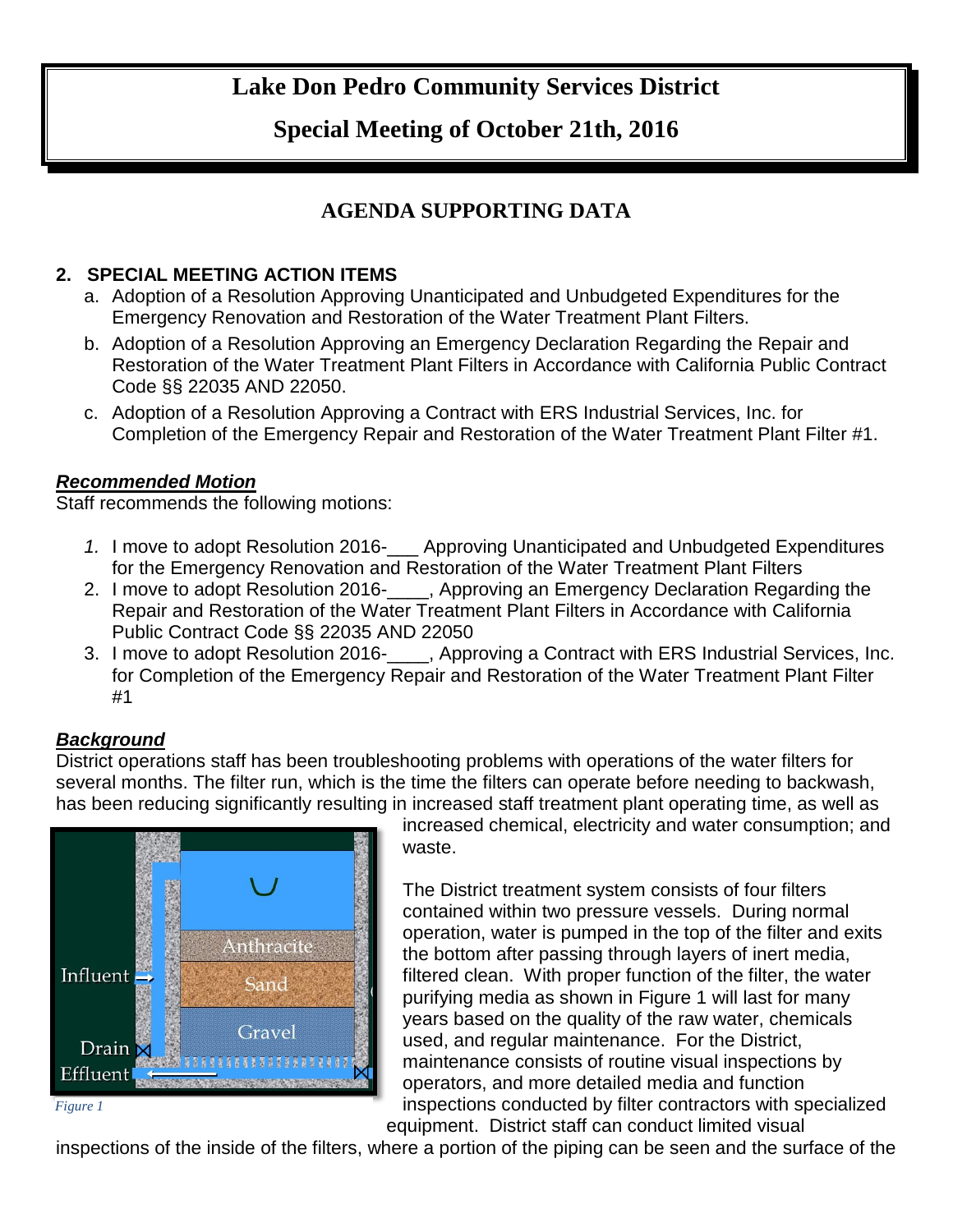filter media observed. District staff inspection can reveal primarily piping system and interior coating failures as well as problems with the top layer of media such as mudball formation as shown in Figure 2; which typically indicates the need for a more detailed inspection by a filter specialist.

Attached hereto is a memorandum from District Engineer Elizabeth Binkley summarizing their experience with the history of the District's filters, maintenance performed and recommendations to proceed with the immediate renovation of the filter. As detailed in Binkley's memo, the filter media was replaced between 1998 and 2003, and I can personally attest that it was completed in 1998. After that first renovation, professional inspections were done every two years per industry standards through 2009 until they were discontinued. A filter inspection was scheduled for October 2016, at which time the current filter defects were discovered as further discussed below.



*Figure 2*

ERS Industrial Services was hired to perform a routine detailed inspection of the filters, and multiple critical problems were identified, including broken piping, clogged wash jets, rusted and deteriorated lateral couplings, and failed areas in the steel bulkhead wall separating the filter cells as shown in the photos below.



*Broken Surface Wash Piping*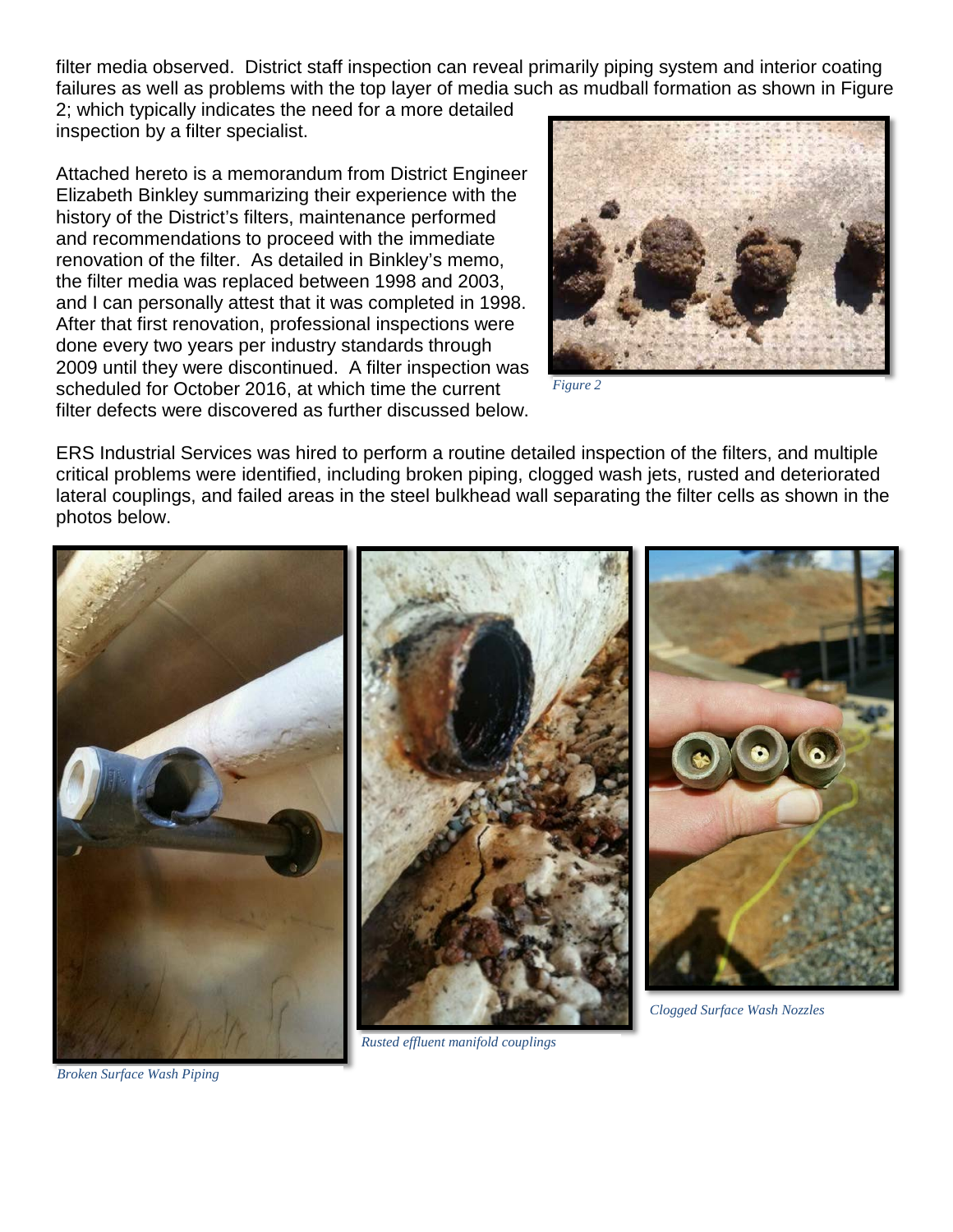



*Severe Rust Around pipe penetrations*

*Rusted Coatings and Pipe*

As the media was determined to be completely fouled, ERS was initially contracted on an emergency basis to simply remove and replace the filter media. The attached media replacement scope of work in included herein as Exhibit B. After complete removal of the media, the root cause of the hydraulic filtering problems and media failure was identified. ERS has also provided a turnkey proposal for renovation of the filter; attached hereto as Exhibit A.

We currently are operating on only one filter vessel, which is very risky and may fail fairly soon if the problem is not addressed. Operating only on one filter will jeopardize certain aspects of our regulatory compliance and can produce unreliable water quality and very high backwash water waste and associated costs. The failed filter must be repaired immediately; and the work will take two weeks if started today. And, due to the condition of the first filter, we can anticipate some level of similar repairs also needed in the second filter vessel.



*Corrosion, Holes and missing Coatings at Bulkhead*

Filter renovation was not included in the 2016/17 fiscal

year budget. Staff recommends that the Raw Water Line Replacement Project in the amount of \$250,000 be held over until the 2017/18 fiscal year to provide funding adequate for the renovation of both filters. The attached resolution authorizes proceeding with the renovation of filter 1, with the cost of any necessary filter 2